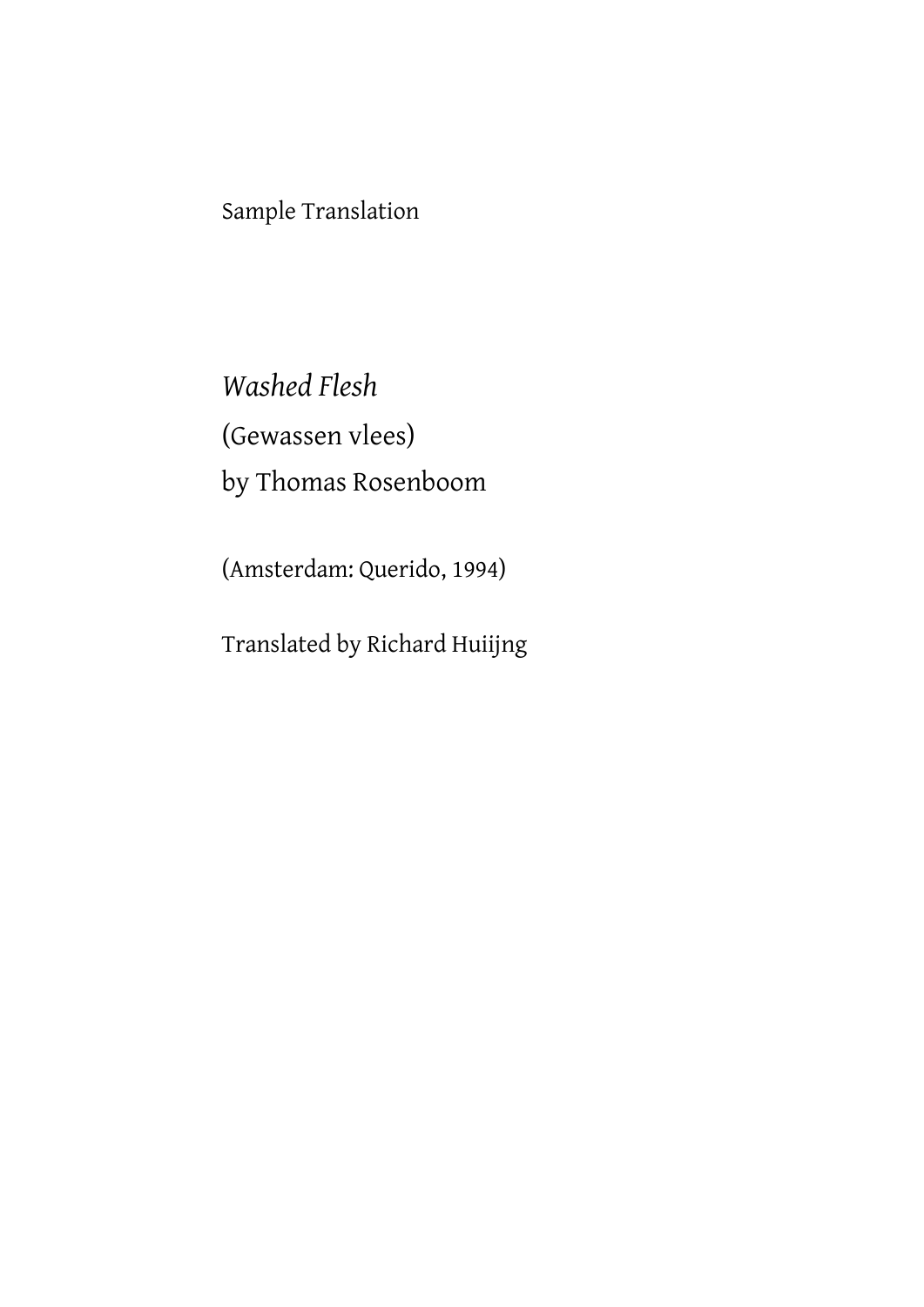## Prologue

The cold pressed down like a seal upon the petrified landscape. Nothing moved, only the air did, invisibly&the bare trees stood motionless in the icy gale. Stale dew, already frozen at the onset of the frost, glistened on the green yet lifeless fields, the furrows from the plough spread like a fossilised pattern across them. It was as if the cold had brought all time to a halt as well, making it take shelter in the ground and in the things that, suddenly old, grew rigid beneath so many alien times past. The world had turned into an imprint, the fact of a continuous moment.

Nobody saw Obe, the way he was standing there on wobbly ankles among the reeds. To his right, behind the inner dike with its old, ever-open lock leading to the harbour basin, lay the little town on the left, shooting off through the Nieuwland, the frozen canal that eventually joined the Zuiderzee. The wind, lofted by the dike, hurtled by above his head; in fact he wasn't really in range of the built-up area any more.

He tarried for just a little while longer and then with a single mighty thrust he freed himself from the bone dry reeds. At once he gained a dashing air about him; his heels turned inward facing one another, he spun round in front of the lock until he came to a halt once more but now he was as proud as a dancer, as fierce as a huntsman at the meet. He pulled his fur hat down over his ears and pushed off. The canal was like a stretch of glass, black and glinting all at once in the sun poised right up above the new sea wall at the far end. The moon had already risen much higher.

Once he was out of the lee of the dike, the wind in his back became so strong it seemed as though it wasn't the empty air that was thrusting him onward but a thing, a hand moulded to the shape of his body, one that was supporting him too as he glided from side to side in a continually slowing cadence between the edges of the canal. His strokes were becoming so slow that, almost to the point of snagging himself, he would only make the change of stroke and foot at the very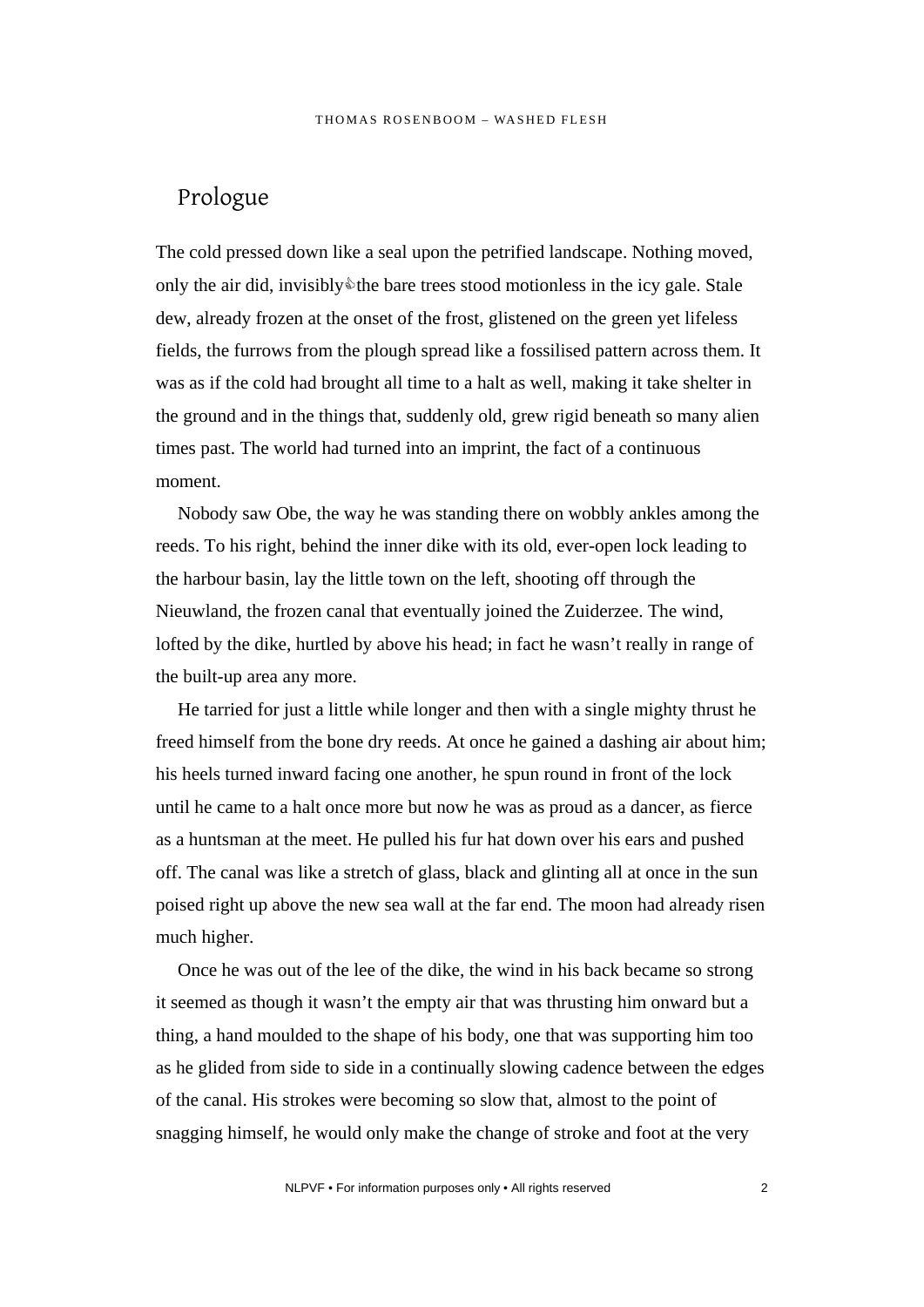last moment. For just an instant, because of their proximity, he would then be able to hear the hiss of the wind in the reeds.

At the point where the canal curved its way round a farm, the fringe of reeds opened up and a second boy appeared, Okke, who joined in Obe's wake without a word of greeting. This boy, too, was wearing a fur hat. Making the same extenuated strokes, they skated on in the direction of the sea, one close behind the other and keeping time so closely they formed a single creature, a ladies' mount moving with an unceasing, lazy, ambling gait. Beyond, the freight office was already coming into view, for the moment just a little cube on the ever rising plinth of the sea wall; everything seemed to be made of wood, hard and straight, the bare ploughed fields too, fields where there wasn't a single crow pecking away at the furrows.

Self-contained, the reeds slid by until the interruption of a broad side channel appeared. There, immediately around the corner, a flat-boat had been moored on which a third figure came into view, a motionless doll wrapped in lengths of cloth sitting with its back turned to the wind: the girl, Ekke. Quickly, without making a sound, both boys veered down the side channel and with scraping irons athwart they came to a halt on either side of the boat. The girl jumped up, feigning more fright than she had felt, and then with a peal of laughter she looked at one and then at the other, her laugh being one that froze instantly. There was already a tooth missing from her upper jaw.

'He's not there yet?' Okke shouted.

Ekke shook her head so fiercely it made the lappets of her bonnet flap about. 'He isn't there yet!' Okke called out to Obe.

The wind was striking Obe full in the face now, and again, very softly, he heard the restless rustle of the reeds as well; it was as though it had accompanied him from town. His eyes filled with tears and everything became a blur: Ekke, trying to tie down the wrapping around her hand that had come undone; the filigree of the top of a tree against the royal blue sky now a grainy blot even the glittering light on the ice merely seemed like foam on water now.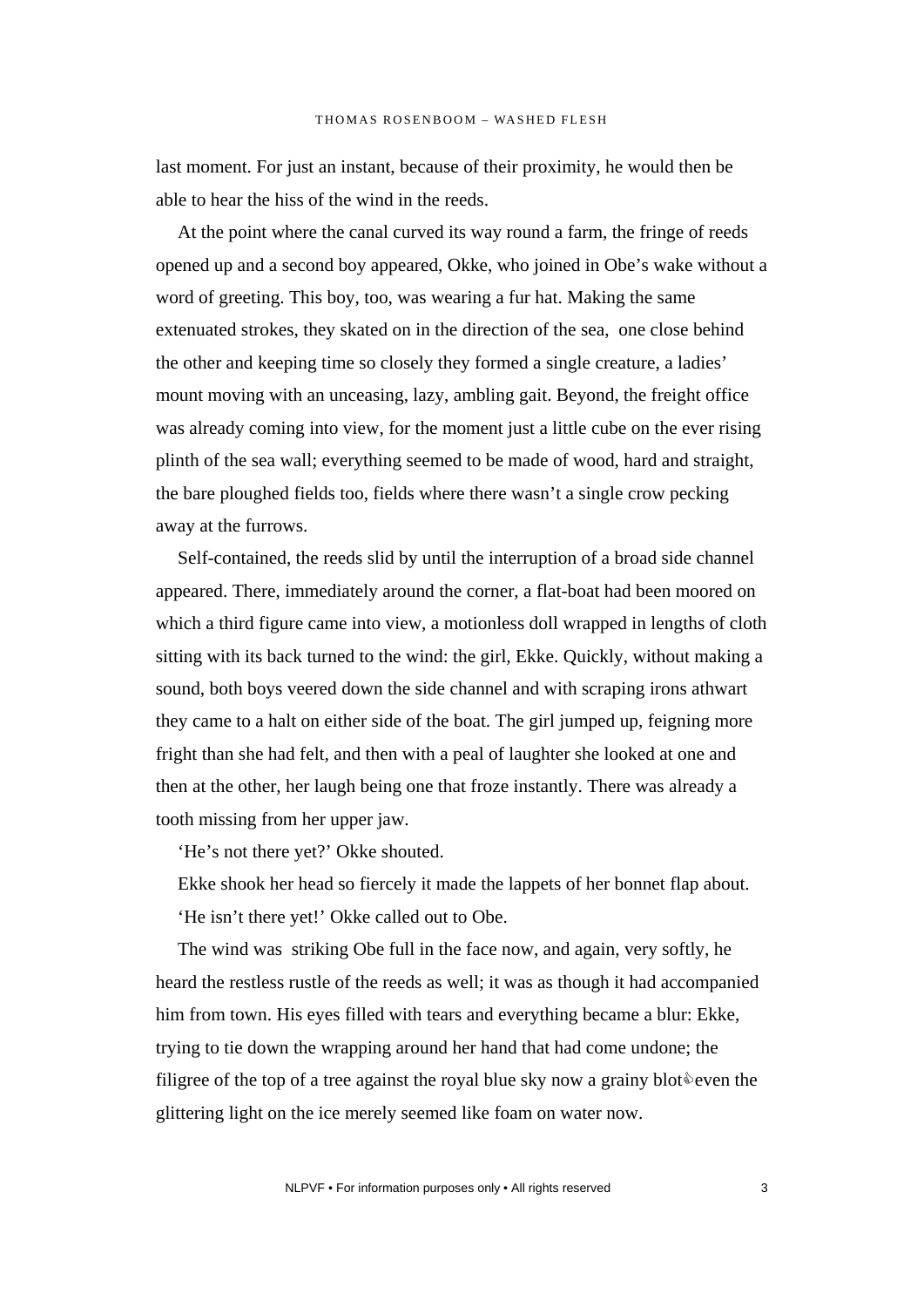'He isn't coming!' Okke shouted to Ekke, helping her by pressing his finger down on the knot. The girl tightened the loop and nodded that he would turn up alright.

'Fine, so he's coming... with nothing!' Okke exclaimed scornfully.

Meanwhile, without doing anything, just like that, because of the wind, Obe glided backwards and a smile appeared on his face... Ekke saw it and pointed, Okke turned his head round but with a few strokes Obe was already on his way back to them. 'Perhaps he's already gone on ahead of us,' he said calmly and continuing his movement he glided off, leaving the side channel. Ekke and Okke rose from the bank and the next moment the three of them were skating along in the same manner the two of them had been earlier, and on their own even earlier still: indeed, even before they had met up they had already been a group. The low sun glinted blindingly on the ice.

The sea wall with its new locks lay like a heavy beam on the edge of the landscape. At first the shadow fell across their feet and then it rose benevolently to above face level as, without making another stroke, they glided into the darkness: the light had fatigued them. As soon as they were able to see again they peered along the black, tarred lock doors and behind the groynes but there was no one there. Fine snow drifted up in eddies here and there; except for that, nothing else moved. 'He isn't there!' Okke shouted.

Obe skated calmly into the reeds saying that perhaps he had already crossed to the other side. In the same order they had been skating in, they clambered up against the dike, the girl Ekke on her little bone skates in between them. The freight office too was deserted: there had been no lockage of ships here for weeks now. They hobbled past it and then they halted full of awe at what arose in all its splendour before their eyes. Once again the sun was in their faces, even brighter still: the world itself was luminous now.

Low tide: the frozen Zuiderzee lay at the foot of the dike, a thick serrated edge on top of the dry clay sea bed. Hollows, created by the curling of the ice as the water withdrew underneath, were gaping everywhere. It was as though the land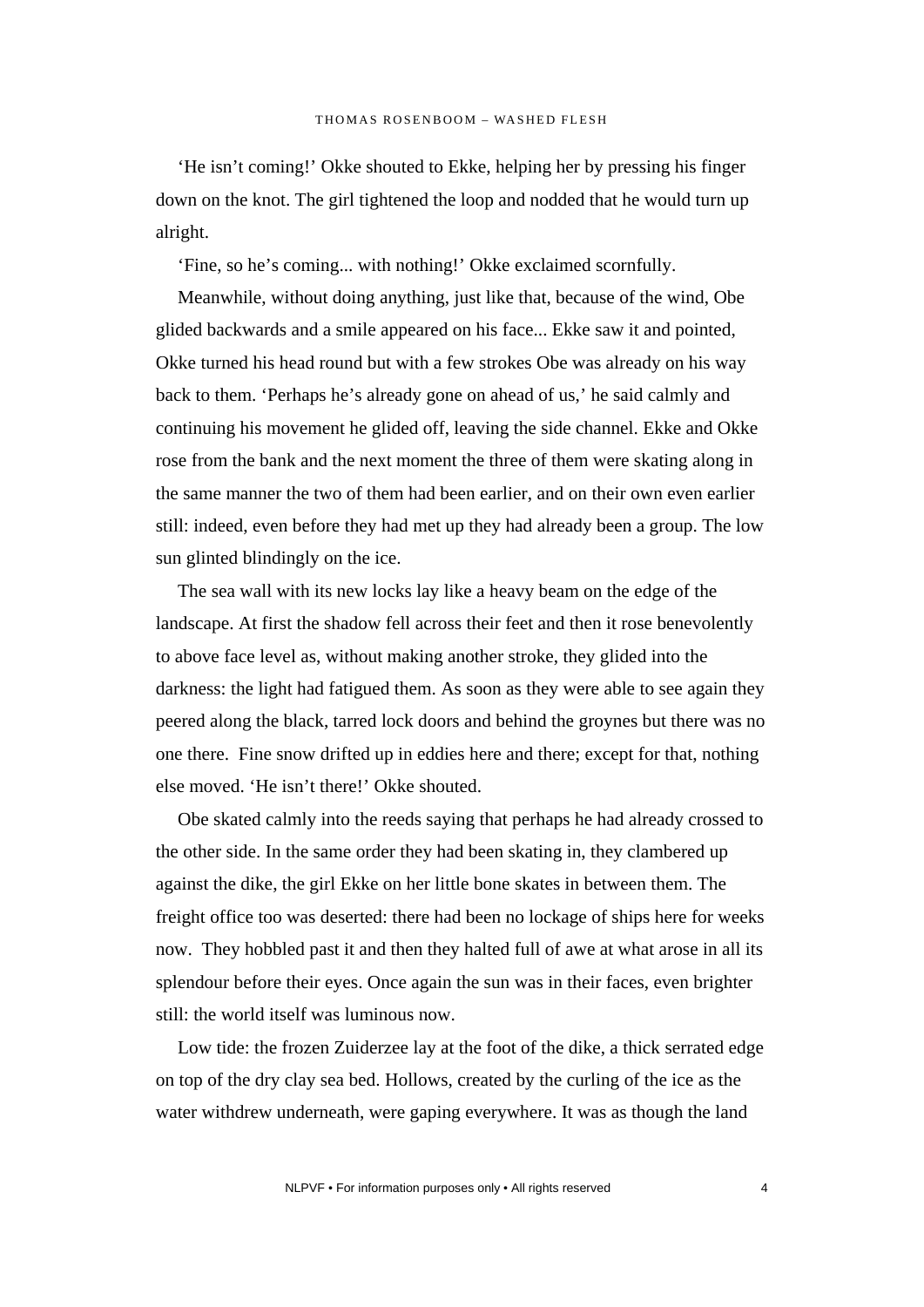was being gnawed at by a glinting monster, a flatfish as big as the sea itself. The creature still had its mouth slightly open even now: it wished to savour not to bite, but it could close its jaws any moment now, thrusting those fearsome glass teeth into the coast. On its back, further away from the shore, large tumours were visible; the silvery scaly skin bulged a little there above the tide lands uncovered at low tide. These flat-topped warts had a solitary shrub for hair. Beyond these only light remained.

At an angle down below was the outer harbour, protected by a crooked pier. Ekke and Okke went off to search there. Obe turned round to face the land one more time. From here the canal gleamed a gentle grey into the distance where right now a little speck was emerging from the bend by the farm. Again the wind cast a haze in front of his eyes so he was forced to take refuge behind a wall. When he looked a second time the approaching figure emerged once more, this time from the side channel where he, like the three of them, had waited on the boat for a moment. Indeed, it was peg-legged Petrus: his affliction showed even more clearly when skating than when he was walking. Every lengthy stroke, angled towards the bank, alternated with a much shorter one across, back to the centre. The boy was hunchbacked. This wasn't a second affliction but the sack he was going to bring along, only now properly visible for the first time. Obe sighed and allowed his gaze of satisfaction to roam the distant meadows; the icy gale had dried the tears from his eyes. The little town way back in the distance seemed like a stack of woodblocks set down temporarily there.

Petrus straightened out, skating up to his knees already through the shadow of the dike. Only now did Obe step forward. He waved until his greeting was reciprocated and then he went off after Okke and Ekke, diagonally down the leeward side of the dike facing the sea. He didn't have to climb on to the grinning border of ice but was able to lower himself from a jetty even more to one side. The two of them were standing leant against one another in front of the lock doors. Without a sound he glided towards them. There was no wind here, only a tremendous amount of light.

NLPVF • For information purposes only • All rights reserved 5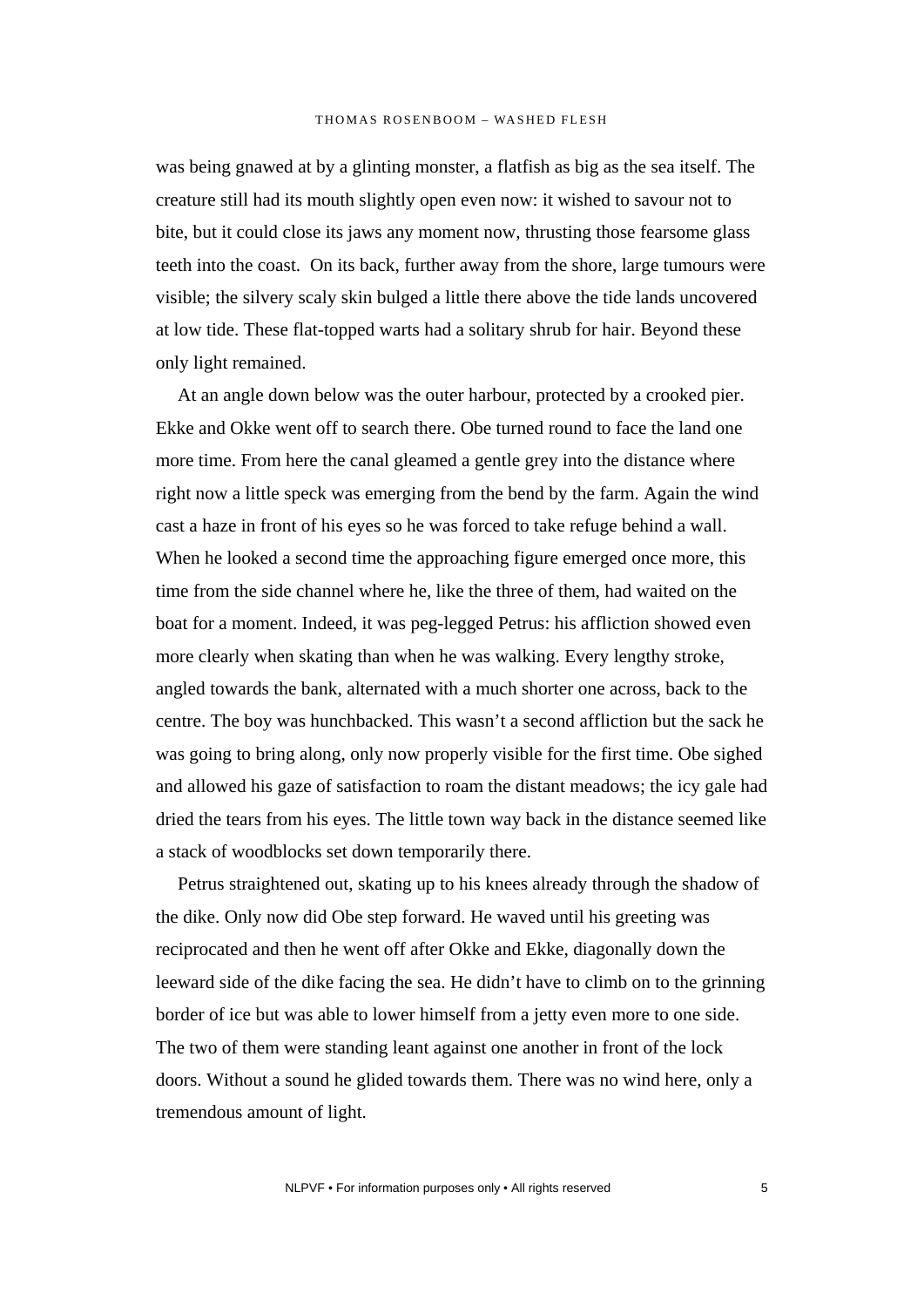'He isn't coming!' Okke shouted the moment he saw him.

'He's on his way,' Obe said with a smile.

'Yes, on his way...with nothing!' Okke shouted again.

Gripped by the motionless yet violent sight of the ice, they waited for Petrus. When eventually he appeared he was beaming gleefully like one who always has to do the waiting but now had been the one waited for, for once. 'Couldn't you have waited for me?' he cried at once. 'We'd agreed to meet by the boat; why didn't you wait?' He sat down on the edge of the jetty without lowering himself on to the ice yet. All his glee had vanished and he looked the three of them defiantly in the face. The gunny sack dangled between his feet; there was movement within it and then a plaintive whine arose as well. Nothing happened for some time.

At a signal from Obe, Ekke pushed off. Gracefully, with one foot in front of the other, she glided towards the jetty. Her head was almost level with Petrus' fat face drooping forward on to his knees with exhaustion. 'Come on, Petrus ...' she said quietly, 'we waited here didn't we? We thought you'd already got here...'

The words alone were enough to bring about a change of heart in Petrus, and when Ekke subsequently kissed him as well it was as though all the charge drained away through the girl into the ground. Thus the repulsion was neutralised, in just the same way as with Leyden jars, and Petrus could come down on to the ice.

They sat on their haunches around the sack which still remained closed. Petrus pointed out that there were only a few cats left: the ragtag and bobtail mob caught them to make soup, from the better class households too now.

'We're delighted with it,' Obe said. 'Did you manage it, with those nutshells?'

The question was a goad to action. Petrus put his arm up to his armpit down the puckered opening and drew the creature out with a retrieving gesture. It was a large, marmalade tom, well looked after. His black socks lodged in little clogs: Petrus had dipped its paws in tar and then he had pressed nutshells on to them. 'His claws have been put away but he could still have bitten down into the gunny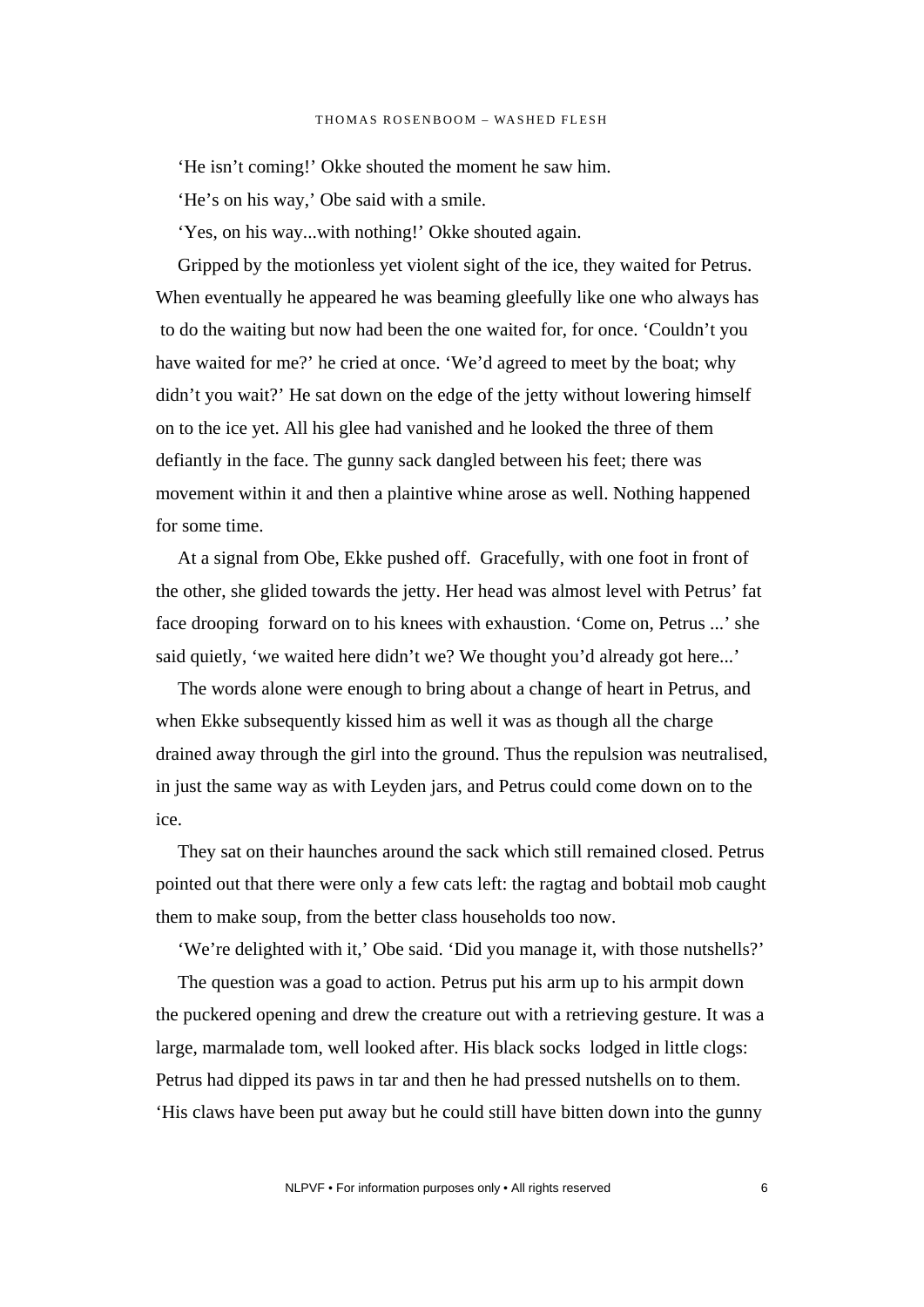just now,' he said, pressing the creature to his chest. 'Why didn't he do that when I drew him out? His nature's failing its duty!'

Obe took off a glove to finger one of the nutshells, very gently at first and then more forcefully. The shell was completely bonded to the tar and didn't let go. The other nutshells too were stuck down solid. Stroking the cat, he asked whether Petrus was prepared. The nodding was bringing that fat face out in a sheen, a movement that mounted in its ferocity in response to the question whether he also understood what the purpose was.

'Surely that showed just now, didn't it?' he cried, aggrieved. 'Nature's failing its duty!'

'I told him!' Okke now shouted. 'He was only allowed to do it if he knew, wasn't he? Ekke knows too!'

Obe put his glove back on. In silence they watched how Petrus pushed the cat back into the sack. 'It could still resist with its teeth but it doesn't,' he called out over his shoulder. 'It's only thinking of its claws: that's its nature.'

All four of them pushed off now. The wind wailed along the dike and down the shaft of the lock but once they were beyond these, it became quiet. They didn't follow the hollow line of the pier but made directly for the tip, a pile of boulders. Obe saw the [stakes] marking the channel between the washlands down to the final buoy yonder and he felt himself to be at sea already, on that engulfing plane. The gale had drawn white lines now too, not of foam but powdery snow and windswept hoar frost already weeks old. Everything hurried off towards the silver sun that had positioned itself like a great sucking vanishing point of creation at the centre of the horizon, even the centre of the sky.

'Half an hour down that way and you'll never come back again!' Okke shouted into his ear. 'You'll become exhausted. You'll get lost. You'll be lying there, blinded...'

They let Petrus go out in front with the sack. To left and right the tumours bulged, covered in a scaly skin of cruelly frost-fraught ice-floes. The stakes flashed past and soon they were leaving the tidewaters, ever faster through the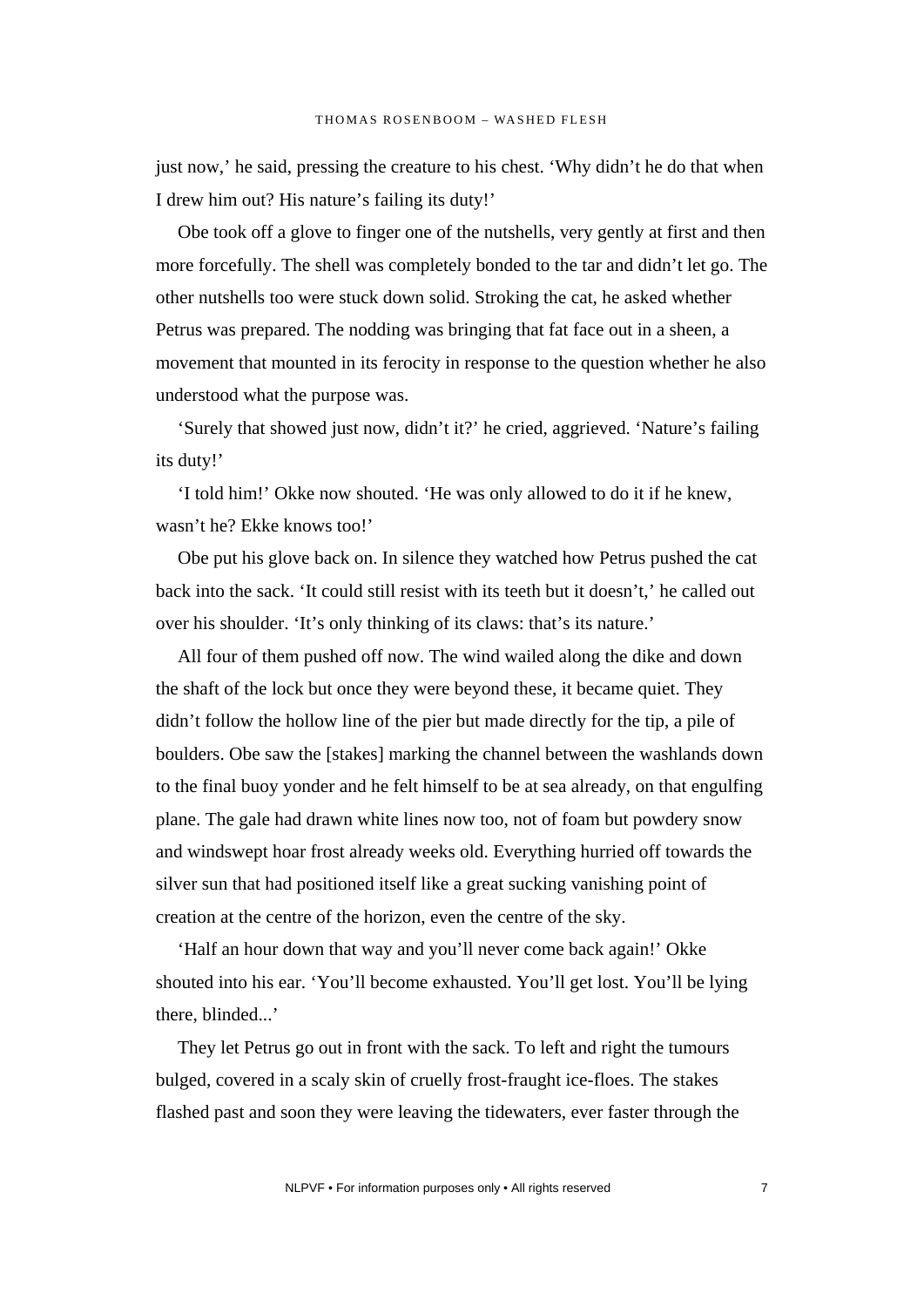unbridled storm that blew everything bare. Once they had passed beyond the final buoy they had no marker out ahead of them at all any more, only that gleaming plane in which the grindings from their skates was blown to nothing. When finally Obe bade them to halt, there was little more left of the dike than an already almost obliterated line.

Every creature seeks to preserve itself; to that end, its nature bonds itself to the one around him, but should the latter be altered through art, then the nature that is within shall no longer find that salvation but in its search it shall uncover the very opposite: thus spoke Obe. Bare headed they sat there on their haunches arranged in a crescent around the sack, pressed closely together and with their backs to the wind.

Very calmly Petrus drew out the cat; he set it down slowly but it fell over instantly, slipping on the nutshells and the ice. It scrambled back on to its feet, fell over again, but then it was able to keep its footing, rubbing itself up against their knees. They went on stroking it for a while until Obe drew back his hand and then they parted slowly as they withdrew, backwards. Thus the creature was abandoned to the wind and the everlasting ice; it began to slide on its nutshells and was still watching Petrus while the wind was already spinning it round. Only now did the tail puff up, the cat putting it up like a flagpole which made its speed increase even more.

Ekke circled in elegant arabesques around the creature sliding along the ice with its paws splayed wide; then it would be crouching or fully stretched out. When it got stuck she bent over it but even before she could helpfully extend her bandaged hand Obe's voice rang out sharply: 'Hands off!'

It was only a rough patch, frozen foam the cat had come to a standstill on. It noticed it was able to walk and moved off diagonally but then it stiffened again instantly on the slippery ice.

'If only it could lie down until the storm abated,' Petrus cried, 'then it could quietly go home again!'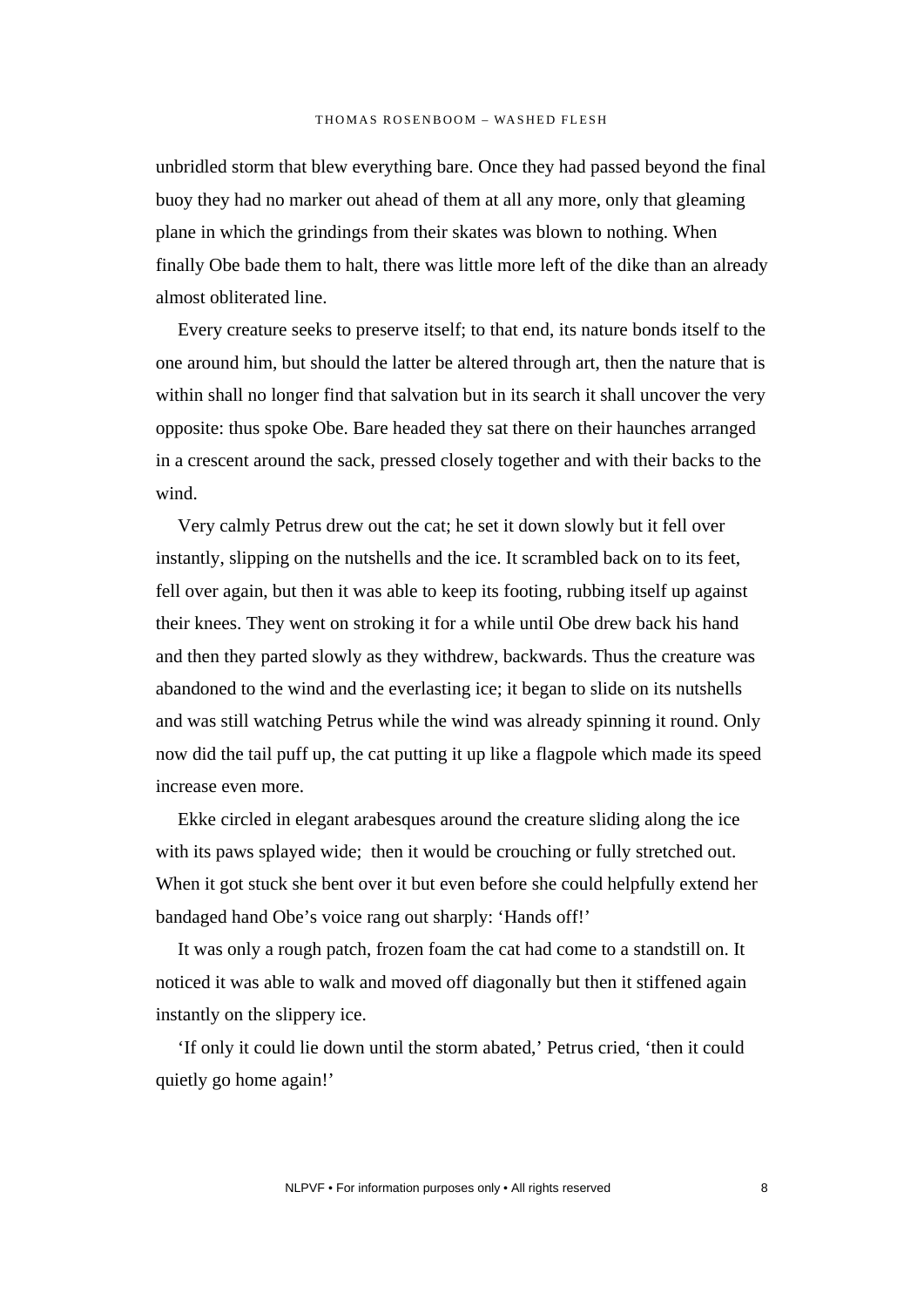Slowly the cat began to spin off into the distance again but this time Ekke didn't follow. There was a gust of wind and Petrus saw the countless crests the wind made in its fur: at first the anus below the raised tail looked like one of those crests too, then it was as though the cat had acquired anuses everywhere with fear. After a while he saw the creature walking again but he knew this would lead towards the slippery ice for as long as it had the strength it would keep itself upright before the wind.

Shading his eyes with his hand Petrus continued to follow the cat. There was no life any more, only the red, dancing little flame in the distance. For a moment it seemed to come to a halt, then it went out and the only thing left was the mineral petrification of the ice with its membrane of antimony glinting brightly. The sun and the plane were silver forged together even now, and much later, when it thawed, mercury would rain down: overcome by all that chemistry, Petrus finally flicked his hand down like a visor he could no longer bear the light.

The sack was tugging at his arm, flapping about and only now, on opening his eyes, did he realise that the wind was bearing him along too. He wanted to show the others and was already laughing in anticipation but when he looked round there was nobody there any more. Instantly the wind bit into his cheeks like an acid.

With an angular movement he turned to face landwards. No matter how much light he had seen a moment ago, there wasn't enough there now for his blinded eyes. Only some moments later did he see them, disconcertingly far away and blurred against the dark grey. They were skating along so evenly, following each other closely, that taken together they almost seemed a single being. His shout was a sigh in the face of the storm.

All of a sudden he was very tired; he almost stumbled when he set his good leg athwart in order not to go backwards any further. The sun cast a long shadow ahead of him from behind but this would soon dissolve in the dusk, that great shadow already sliding along towards him from the land. Their movement itself was the only thing he could still see of the three of them, very gently to and fro.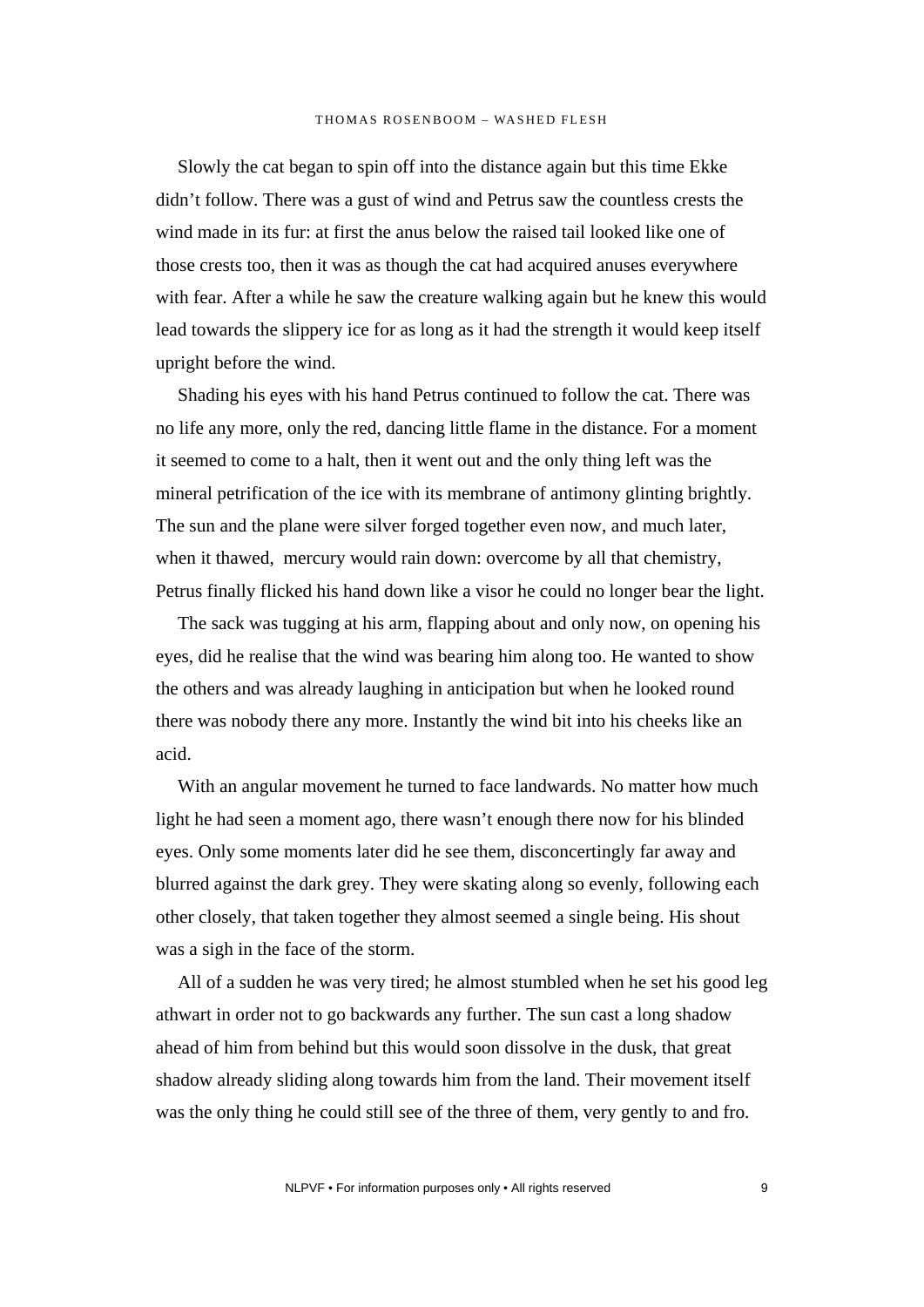The wind blew the tears from his eyes but dried them at once at the same time: they pricked his skin like needles. His gaze growing more and more vague with cold he stared across the empty plain towards the coast. The land beyond too would remain empty right up to the city. He was already having to make an effort to keep on standing still but he began to skate even so. When he let go of the flapping sack it was as though someone tore it from his hands.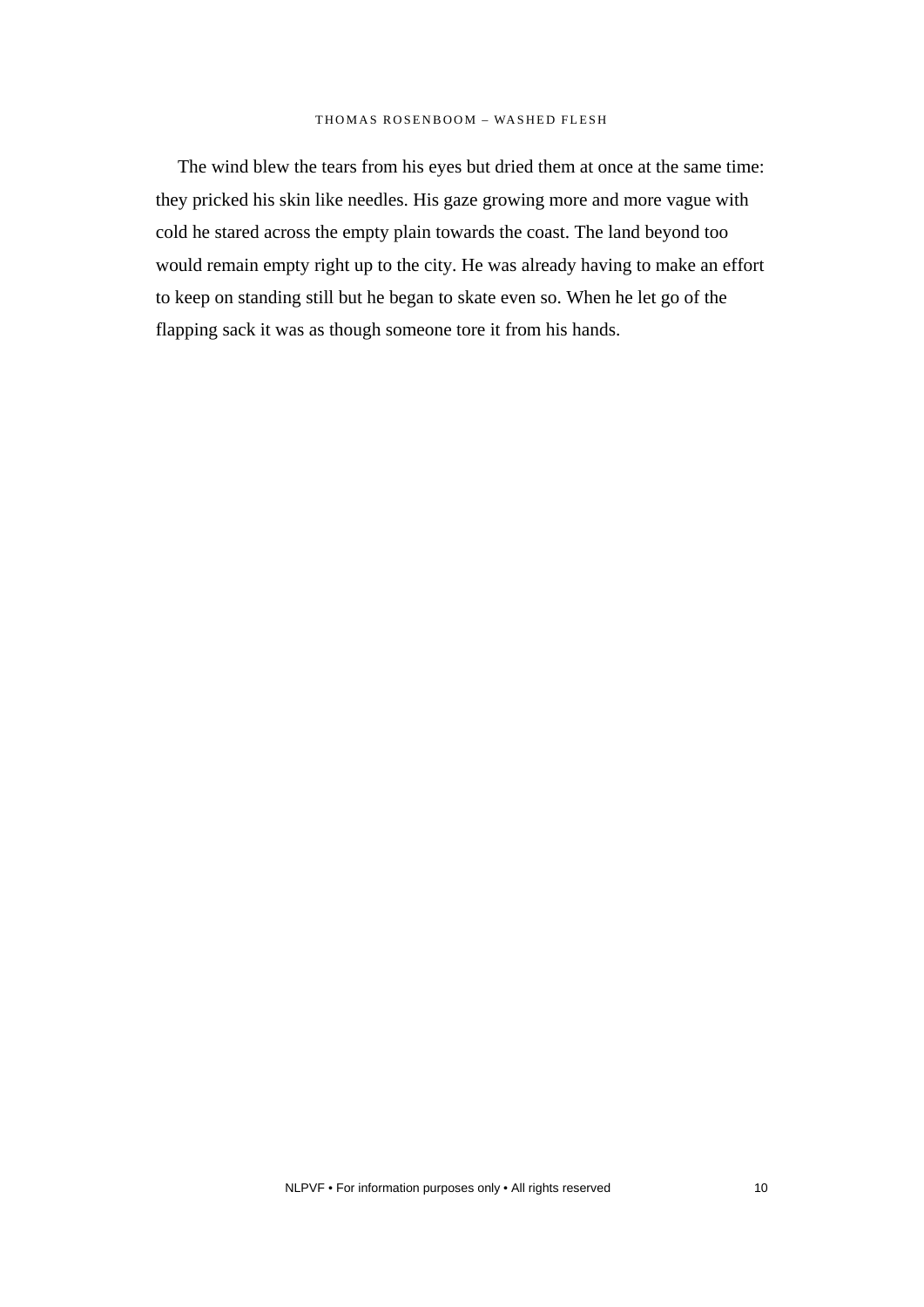## [pp. 560 - 570]

The widow lived in a small room, lavishly furnished with oriental carpets, above the workshop of a cobbler who was wenching feverishly in the bawdy house. With her large eyes, perfect teeth and her ready laugh she was an attractive woman of forty at most, and while pouring Rhine wine into green glasses she listened charmingly to Bergsma who, in order to drive her delight in the distinguished guest to a peak, at once had begun to sing his praises. Crusio and Messrs De Wit and De Bruin too conversed amiably with her and it was noticeable that this little dwelling was their favourite place of refuge. All found their release in jollity, jokes were being told, and following the symbolic tempest outside it was impossible to be indoors as much as they were here in this cocooned, women's apartment full of knick-knacks and novels, this innermost inner sanctum, this boudoir.

Conviviality was instantly so complete that Willem Augustijn was only capable of silence. While Bergsma, sitting there sprawling as if he had completed an exhausting march, continued to list his merits, the widow was continually casting furtive glances at him. He began to reciprocate and as time went by, intoxicated by the wine, the splendid qualifications Bergsma poured out over him with mild mockery, and above all by that naughty exchange of glances with that beautiful woman who was a complete stranger, he felt like a different man in a foreign land, a hero, a famous person who brings joy and excitement wherever he goes, whose coming has been looked forward to and who still knows himself to be clad in that golden mantle of superiority that others know about him compared with the little he knows about them.

 'But not only does he control an entirely new sugary, he's a bailiff as well!' cried Bergsma. 'The day after tomorrow he travels to his appointment.'

 'If only mother was still here to see it,' he finally found the boldness to raise his voice, 'but she died when I was only two..!'

'And his father's always angry with him!'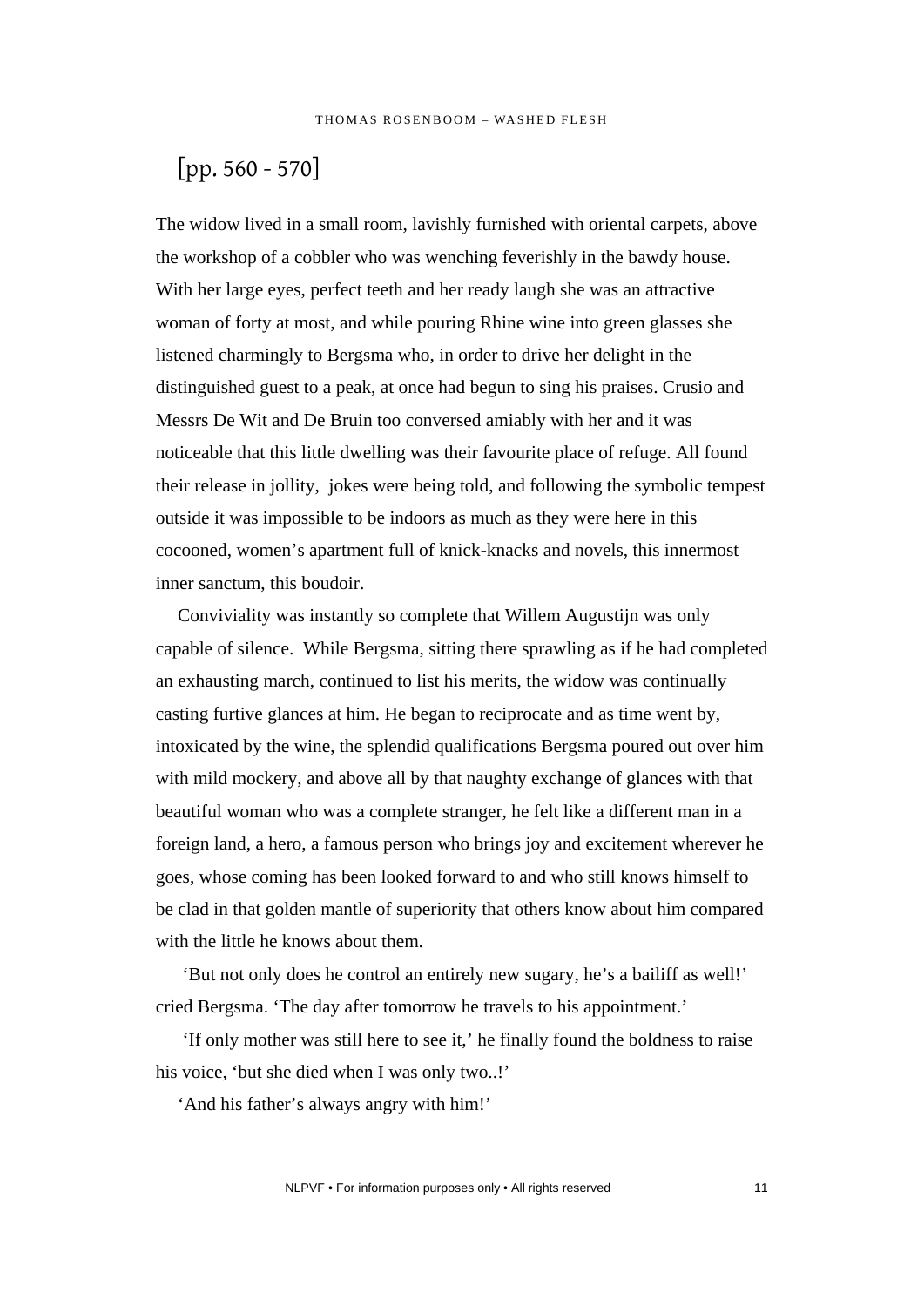'Like Aeneas, I bear him on my back...' He spoke so modestly his voice was almost a whisper. He bowed his head, flicked a bit of fluff from his knee and wallowed in the sympathetic gaze of the widow.

By falling silent at a certain point, Bergsma passed the torch to him. He took a deep breath, straightened his back and made a pleasantry about the house.

'It's small but I can manage ...' the widow replied, bashful on purpose in order to set him at his ease.

Now the little room had been made the topic for discussion he was able to look round it with shameless attention. Every corner seemed to have been moulded and shaped to the woman herself, and greedily, as though he sniffed a body scent from a mattress or an item of clothing, he took in all those knick-knacks and baubles. His eye passed over the dolls on the window sill and then it climbed up the flock wallpapered chimney piece to the frilly floral fringe of the coving where it came to rest. Noticing that he no longer knew how to continue he broke into a sweat and suddenly he also heard the furious hammering of the cobbler down below again, louder and louder the longer he continued to look up.

'My dear lady, if I might tear you away from our friend's pleasant conversation -- we're not intruding are we?' Bergsma at last relieved him from his predicament. 'Five of us, we come in unannounced all at the same time and I haven't even asked you whether it's convenient! You only need say the word and we'll be off... Please, I implore you, nay, I order you, as governor, founded in the broad prerogative: speak freely, tell us what you were doing!'

Going along with the comedy the widow adopted a startled expression. 'Well, indeed, because you compel me to: I was giving upstairs a going over, but...'

'Did you hear that Van Donck?' Bergsma interrupted her gruffly. 'Upstairs needs a going over: a perfect opportunity to display your excellent manners! En garde, your assistance is required!'

Willem Augustijn jumped up, just catching sight of a wink from Bergsma and then, completely surprised by the speed with which events had taken a turn, he walked out of the door following in the widow's wake. Her rustling, wagging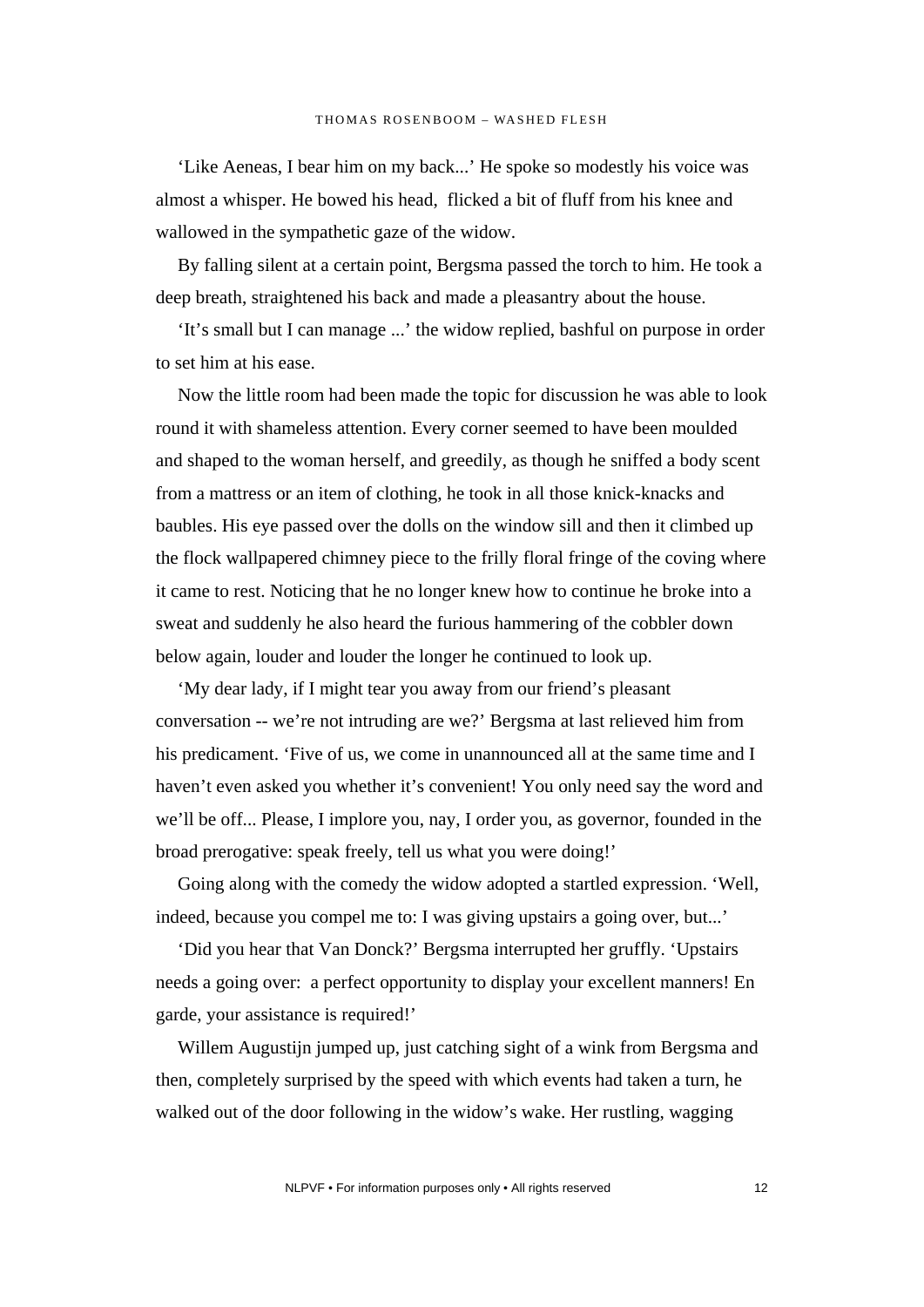skirts went out a head of him up the stairs to her bed chamber where events gathered even greater speed, hurtling ahead beyond his reach so that he followed at a great distance and no longer had the slightest influence over them. He reached a room smelling heavily of amber and as the widow turned the key behind him, once, twice, he stared blushingly at the large unmade bed of pleasure the open curtains of which, gathered in satin embrasses, were draped in lazy curves from the four-poster's canopy. When he turned round the widow had a feather duster in her hand.

'Your coat will become all dirty like this; you had better take it off...'

Her Southern accent now struck Willem Augustijn like a leering glance, veiled and ambiguous. To be alone with this young yet mature woman in a secluded space; her comforting experience; the self-evident manner with which she had turned the key without asking; that she ordered him to take off an item of clothing; that she dared order him to do something, so matter of fact, so caring, so compelling; after the initial excitement it made him ease in an even more ecstatic way, one beneficent and liberating until a form of relaxation came over him which was new to him, one of being embraced, of being lifted up. Unresisting, he tossed his coat across the bed.

'Sir, surely those shoes are a man's, are they not...'

Hurried by her sparkling eyes and contorted mouth, he took them off.

'Your stockings...'

'Your sword...'

'Your breeches; tell me, what housekeeper would be wearing breeches? Or don't you want to help me?'

He stood there, dizzy, in his bare arse between the bed and the scrutinising widow turning away behind him. His anus, which had always remained sensitive after the many purgings, throbbed severely, but as long as he did not bend over he knew it to be veiled by his buttocks though these were pale and flat like plaice. With a rasping cough the widow emerged again on the other side.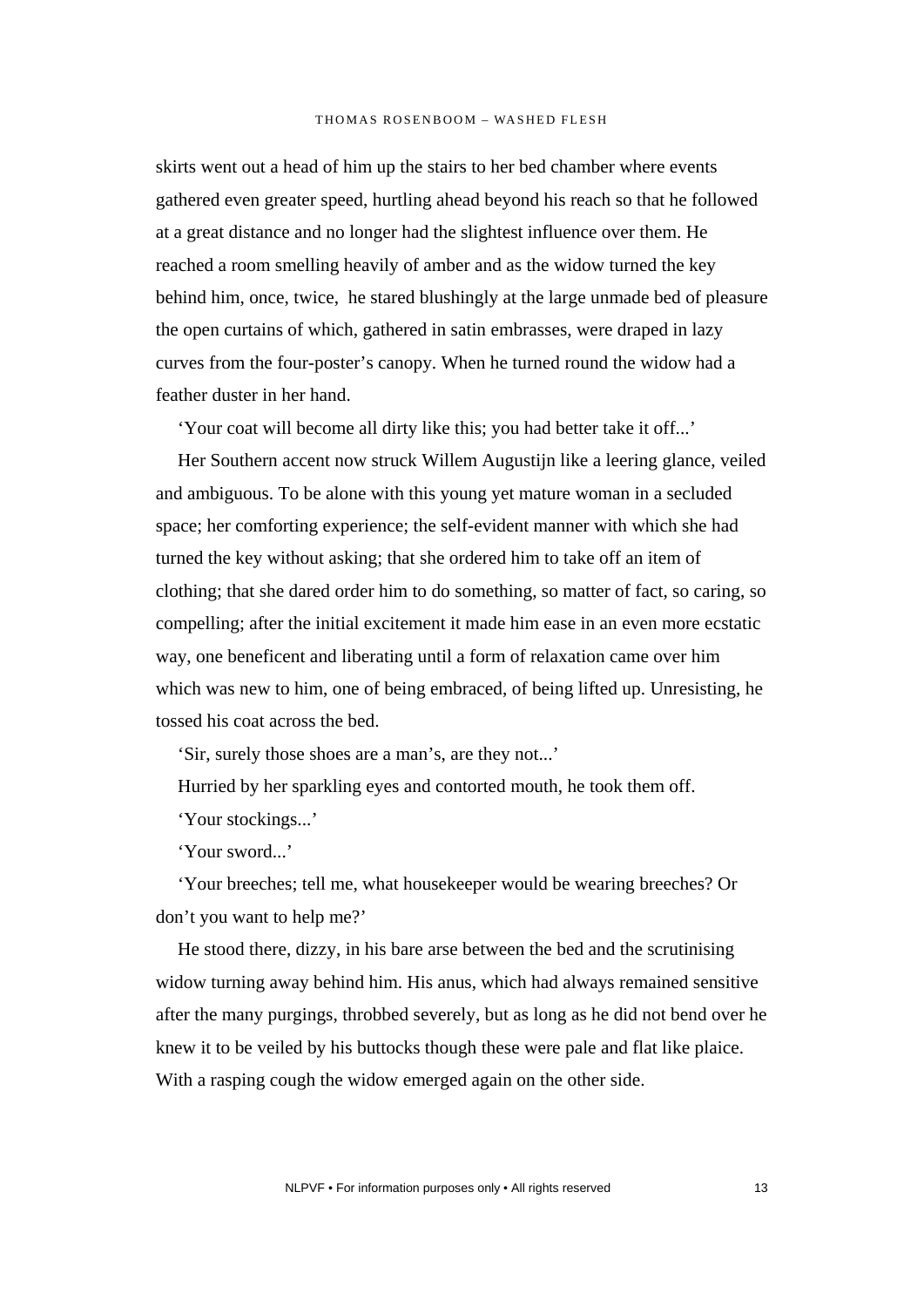'At least you don't have ulterior motives like most gentlemen,' she concluded, lifting his limp willie for a moment with the feather duster, 'nor are you making a fool of us as a woman in men's clothes. You know the tale of Maria Kinkons surely, or don't you read any novels at all? But coming to think of it: what ways are these, you standing there like this? I thought you had such splendid manners! Fie -- now let's have you in that pinafore!'

Willem Augustijn no longer knew what was the most bizarre: his sudden nakedness in front of this complete stranger of a woman or allowing her to order him about and insult him; he had no idea at all any more and was only able to obey.

The little pinafore covered his shame at the front but emphasised it a thousand fold at the rear however with a large lacy bow above his buttocks. Finally, he also had to take off his cocked hat and exchange it for a little cornette cap, the two ribbons of which were tied beneath his chin in a second bow. At last the widow seemed to be satisfied; she looked him up and down approvingly but she instantly found her commanding manner again too: 'Very well -- we'll make a start with the skirting boards... Down on your knees!'

Kneeling down amounted to a fall through his own weight; it was a descent into a fluidum in which he was weightless, free of will and liberty, burdens which were handed over to her who remained standing; it was a surrender. A duster was tossed on to the ground for him and on the first command he crawled with it to the skirting board under the window. The widow had him hold the rag in his left hand; he was only allowed to use it after he had first found a dirty spot with his other, his searching hand. Of course it was not up to him to judge when this was the case: each time he had to run the index finger of his searching hand along a little part of the skirting and subsequently hold it up to the widow: according to the quantity of dirt hanging from it he then would or would not be given permission to dust that particular spot. The instructions were given in a low, veiled tone of voice: afterwards there was no room for doubt any more at all.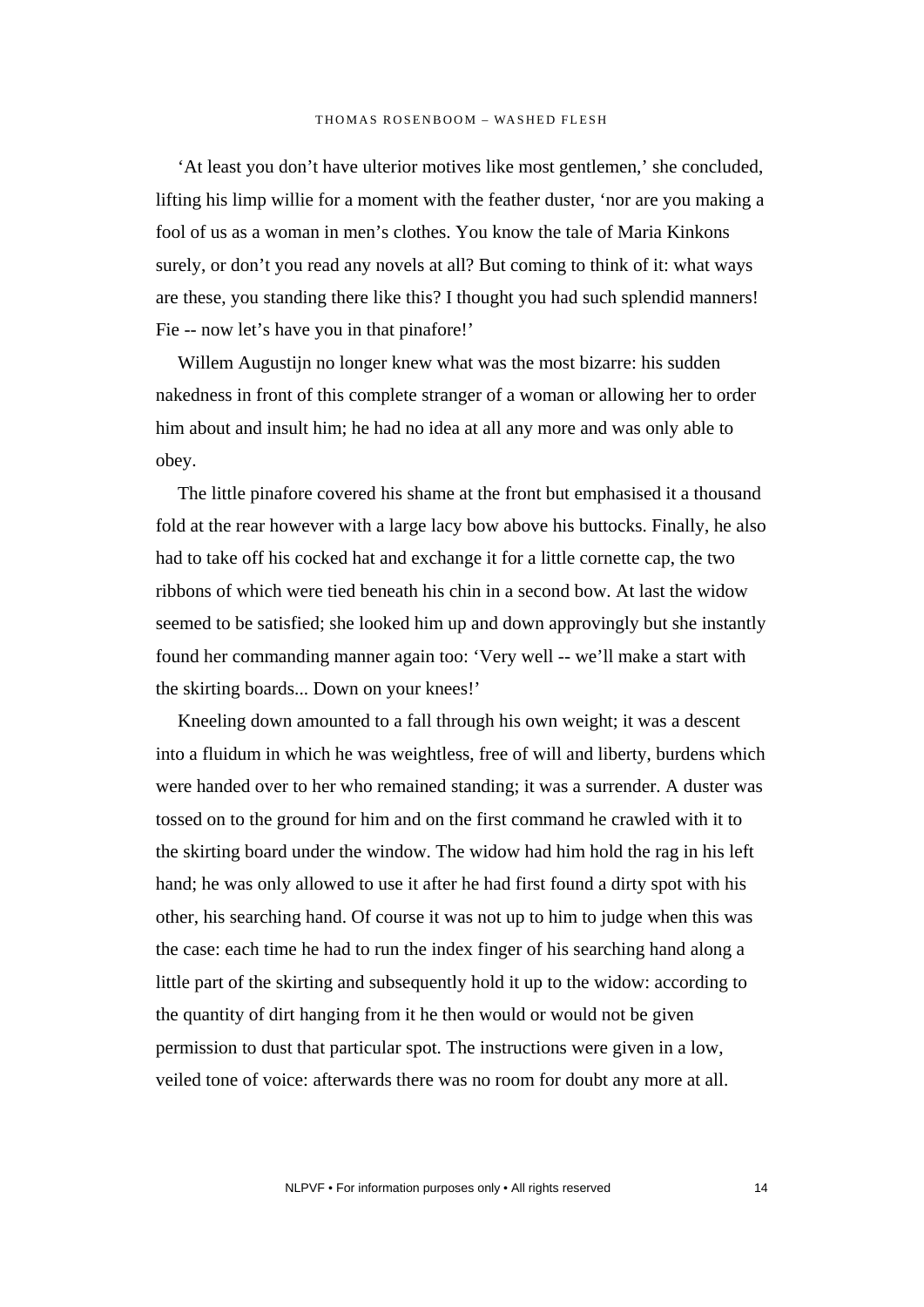'Go on, look for it... Look!' Suddenly impatient, the widow struck her calves with the feather duster.

He ran his searching finger along the skirting board and raised it up to her with a grey cylinder of dust on it.

'That's right, that's a dirty spot, now you do the dusting...' She said the word with a marked stress on the first syllable: dusting.

In perfect cadence they continued to repeat this pattern, and the longer it lasted, the lighter Willem Augustijn's spirits became. Time and again he raised his finger with the dust from a bit of skirting; each time the widow said, sometimes in an angry, indignant tone of voice, then in an approving one again, that it was a dirty spot; invariably he would then pass the duster across it with his other hand. Without any bemusement whatsoever any more, he crawled along all the skirting boards, passing among the chairs and gueridons, gradually merging completely with his actions, a crawling creature, light as a feather, an insect spreading its wings each time he let his rag flap about, and the only weight he was still able to feel was the that of the big, lacy bow on his back.

'But that's a dirty little spot!'

'That's right dear, you do the dusting...'

'Now come over here.'

Mechanically he crawled back to the widow, who had moved across to stand at the window again, until his face was right above her slippers. The hubbub of the gentlemen sounded from down below, from even further down below, the constant hammering on the last.

'Well done... Are there no more dirty spots?'

Too submissive to speak, he shook his head: there were no dirty spots any more, not anywhere.

'Aren't there? Then you'd better take another good look...'

Startled by a strange timbre in her voice Willem saw one of her slippers disappear at the same time. He raised his head and swallowed. The widow had placed the foot she had withdrawn on a little stool beside her and thus, adopting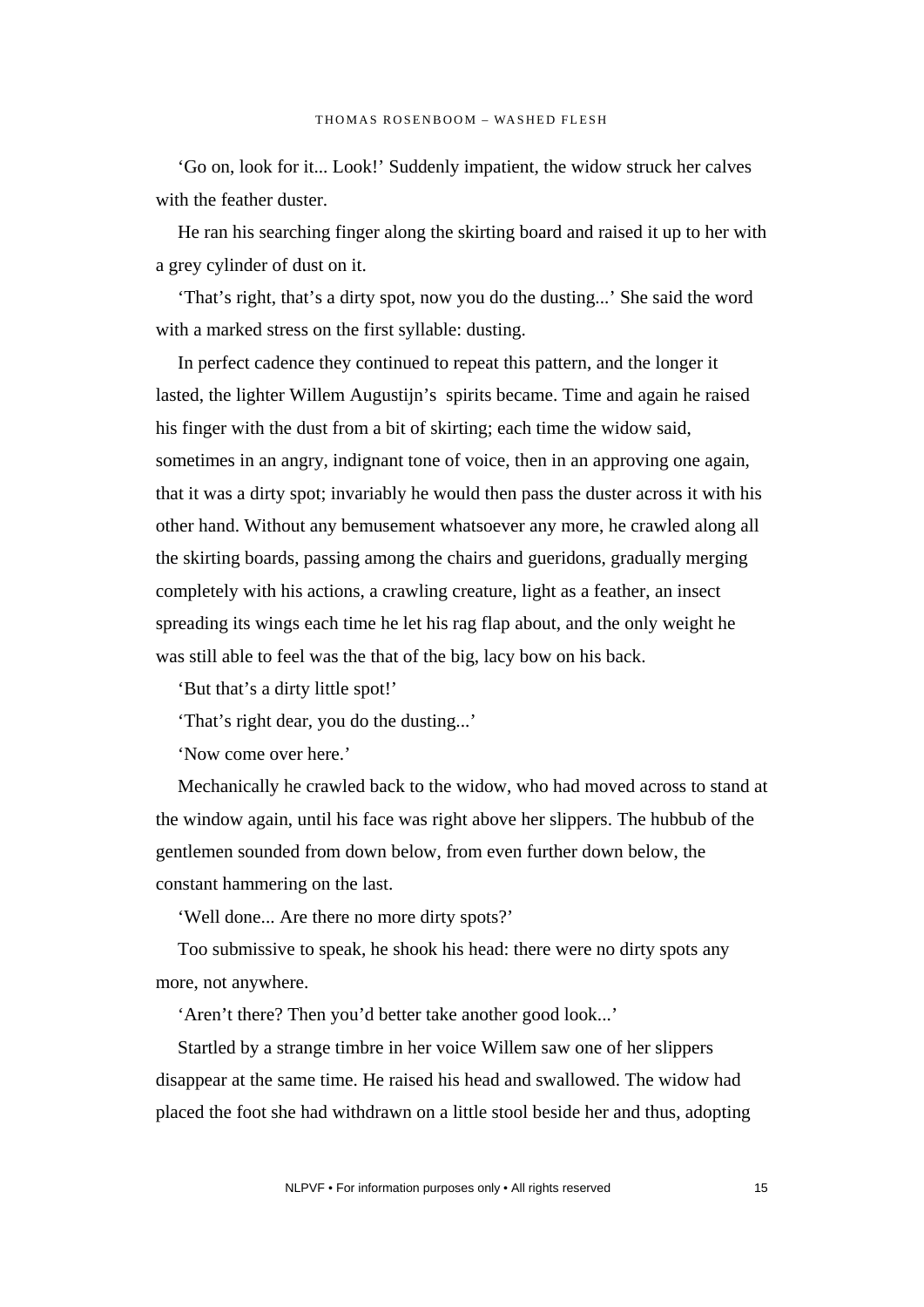the posture in which Venus is depicted, she began to raise the folds of her skirt, one by one, during which she continued to fix him with her gaze from on high. First the naked leg that was supporting her was freed, then the creamy inside of her raised thigh turned outward upon which the raised skirts finally came to rest without her having to hold on to them there. With both elbows resting on the window sill she leant over backwards slightly.

So steeply was he looking up that he was no longer able to close his mouth. The bow of his cap cut into his throat; he was no longer getting any air either. Trembling he saw how the widow began to nod to him approvingly, not only confirming by this that she had read his appalling thought but that he had to execute it too. When he raised his hand with the duster she therefore shook her head at once, forbidding him: that was the wrong hand, he had to search first, with his right index finger, the searching finger...

Very slowly he reached for the dark grotto of the widow; everything went much quicker after that. If his long, white finger was the paper cutter, the paper knife, then her sheath was the letter which he cut open with a steady stroke from the back to the front. When he subsequently showed the widow his finger dipped in flesh, saliva was running down his chin. For fear of making fresh mistakes he no longer dared to allow his gaze to leave his dominatrix.

'Dirty, isn't it?' she said, very friendly from above her pronounced breasts. 'That's right, very dirty...now you do the dusting!'

Relieved for a moment, he changed hands and run the duster through the gash. Yearning for a sign he looked up.

'Everything clean now?'

He nodded, just went on nodding. The staring up to high heaven made him dizzy, he had a pain in his neck but he did not stop nodding and looking up.

'Are there really no dirty spots any more?'

In the same manner as he had nodded "yes" just previously, he now began to shake his head "no", and again without being able to stop doing so himself of his own accord; there was no longer any self present.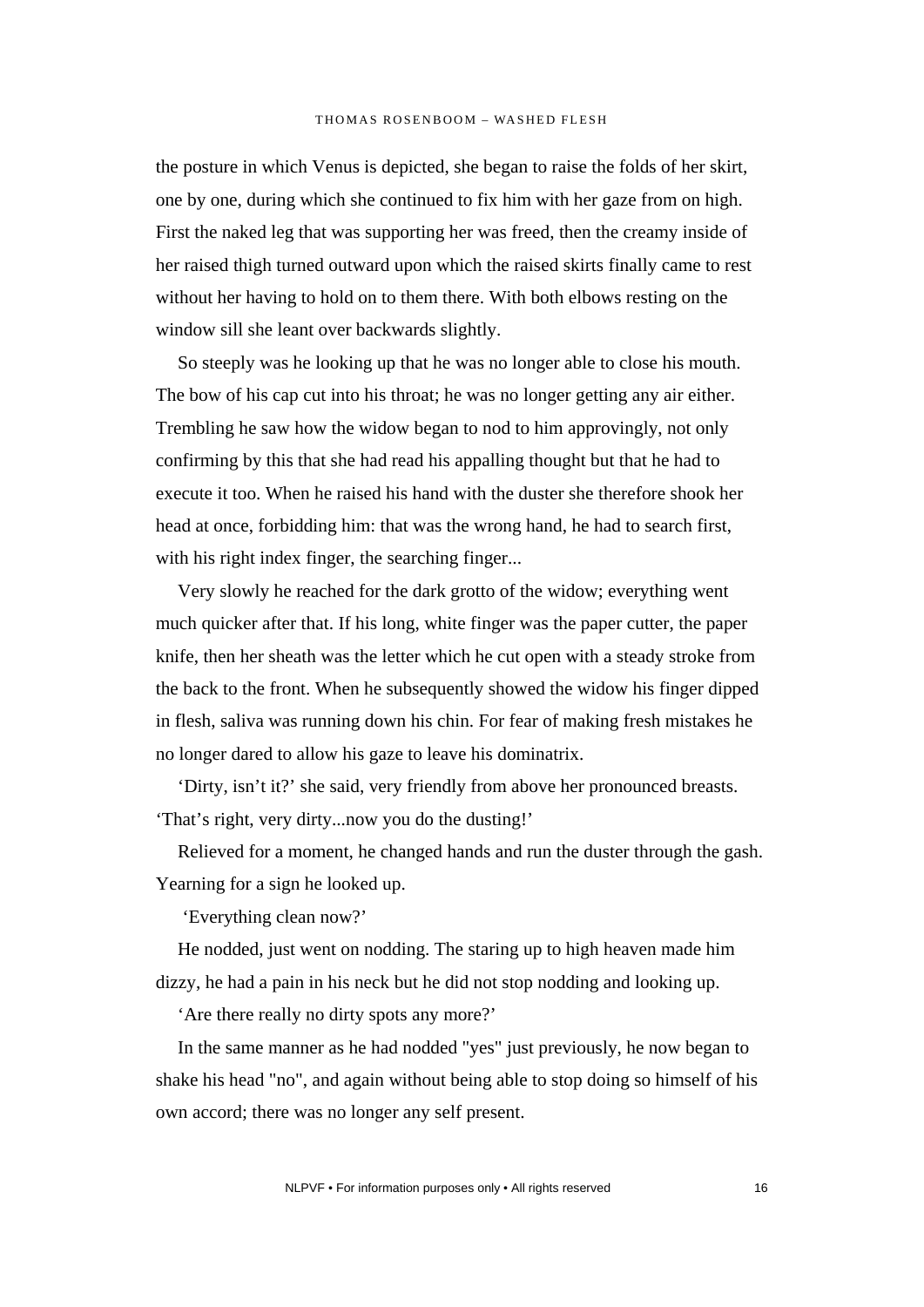The widow's face clouded over while she continued to regard him fixedly over the top of her breasts. Willem Augustijn grinned, quite confounded, when he noticed her disappointment and then her indignation.

'I would think very carefully one more time...' she said in a threatening tone, 'or are you too one of those who can see the mote in another's eye but not the beam in his own?'

There was not a moment after insight blazed a trail within him or it surrounded him like warm, buoyant bath water. He let out a groaning sound of relief, then, after a last glance up above, he laid his head against the widow's foot and raised his arse even higher into air. There was no mistake this time; it was his right hand he brought demonstratively to his rear, he had his searching finger, stretched out in readiness, make an elegant flourish through the air as though he was about to take a dab of cream from a jar, and subsequently pushed it to well past the second phalanx into his arsehole that was pouting fiercely.

Lying down there blissfully obedient like this, nothing penetrated his consciousness any longer other than the beneficent fullness of his gently contracting anus. The pain in his neck had dissolved into tingling relaxation and nothing happened any more until precisely that serene peace became the thing that alarmed him. The widow kept silent, not uttering a single approving or disapproving word yet, and he no longer heard the hubbub from down below either, just the frenetic hammering from even further down: where was everybody? Where was he himself? With the sense of panic of a child that has hidden itself away and suddenly fears that it has been forgotten, he turned his head by ninety degrees so he could look up straight, in search of the widow. When he discovered her face still in the same place as before he knew himself to be even more deserted by her than if she had gone away however: radiant, she gazed high over the top of him at someone else behind him, a knowing smile around her mouth...

The feeling that he had hidden himself while nobody was looking out for him any longer could not have been more misplaced. Even the rustle of silence ceased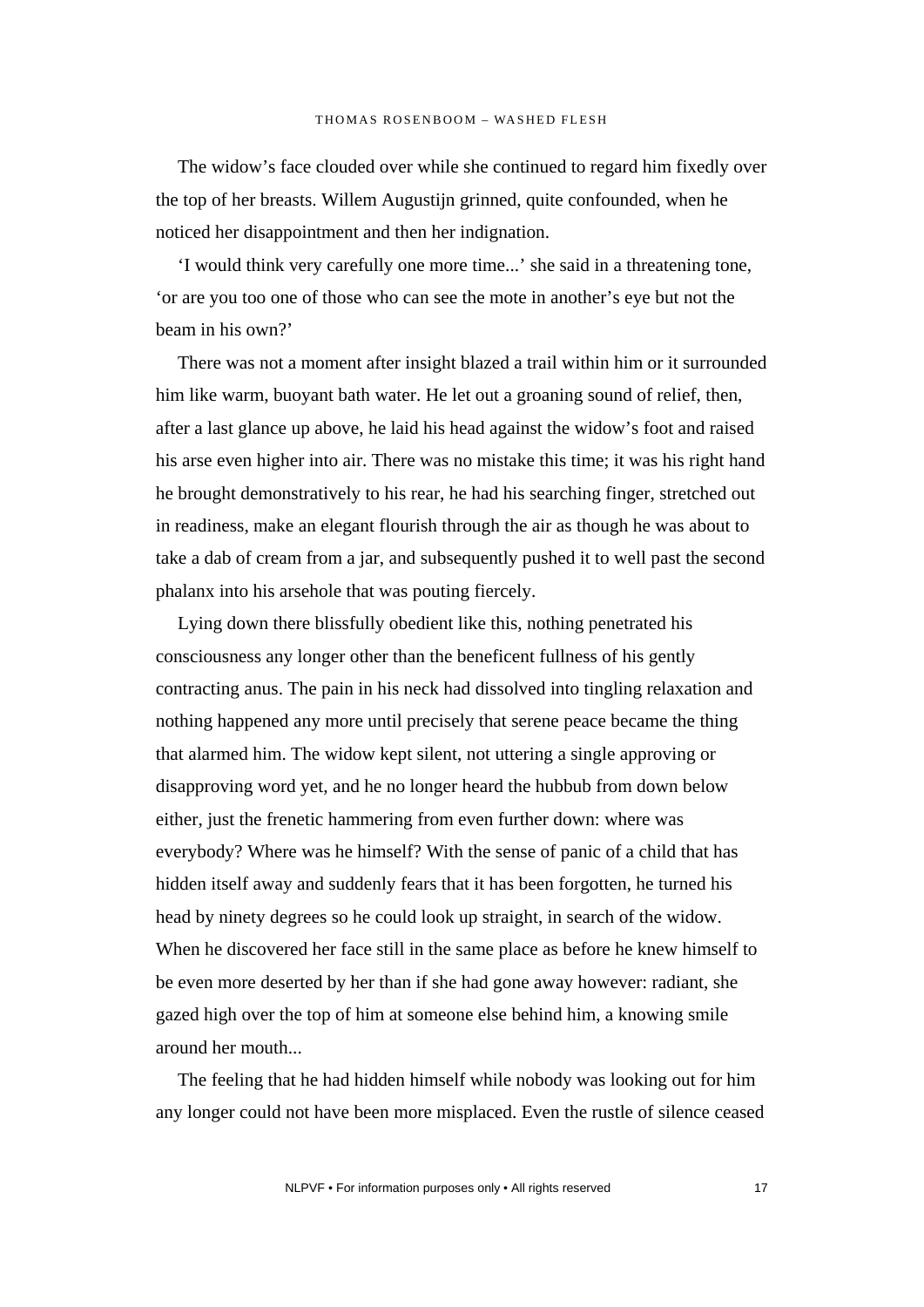when the next moment he himself looked round as well, staring past his shoulder and with his finger still in his anus, unchanged. The door was wide open and framed by the doorway against the black backdrop of the passage, shoulder to shoulder in the dark opening, still and petrified like a tableau, stood Messrs De Wit and De Bruin on the threshold with immediately behind them, a head taller, Crusio and Bergsma...

He had the feeling as though he had crashed his head into a wall. Very slowly and quite impotent to do anything about it, he realised the sight he must present, viewed from the door; he realised how he was serving up his raised arse, embellished with a large bow, like a cream cake to those who were looking on, garnished by the same thing again in miniature, the petit-four of his just as festively bow-clad face in the paper punnet of his cornette cap. From sheer limpness his finger slid from his anus and only then did the family portrait in the doorway come to life.

'Oh indeed, very dirty,' De Bruin said.

'Just you do the dusting,' said De Wit.

Crusio moved now too; very slowly he raised something until it was above the two men in front of him: the handcuffs. Willem Augustijn saw them dangling to and fro for a moment and then the shame sank like a darkness, a death cap over his head and everything blacked out.

He had been falling to earth but there he had been flying past as well in a perfectly circular trajectory through the centrifugal force of his own speed; he had fallen the way the moon did according to Newton. Fully dressed, he rediscovered himself opposite Crusio, Israel and Bergsma in the widow's living room, the widow herself being absent. They were sitting in judgement upon him; De Wit and De Bruin were play acting daftly as his counsel while Crusio, not play acting but in all seriousness, insisted on taking him into custody and delivering him into the hands of Justice. Bergsma said nothing, thoughtfully filling his pipe, and being the judge restricted himself to listening alone.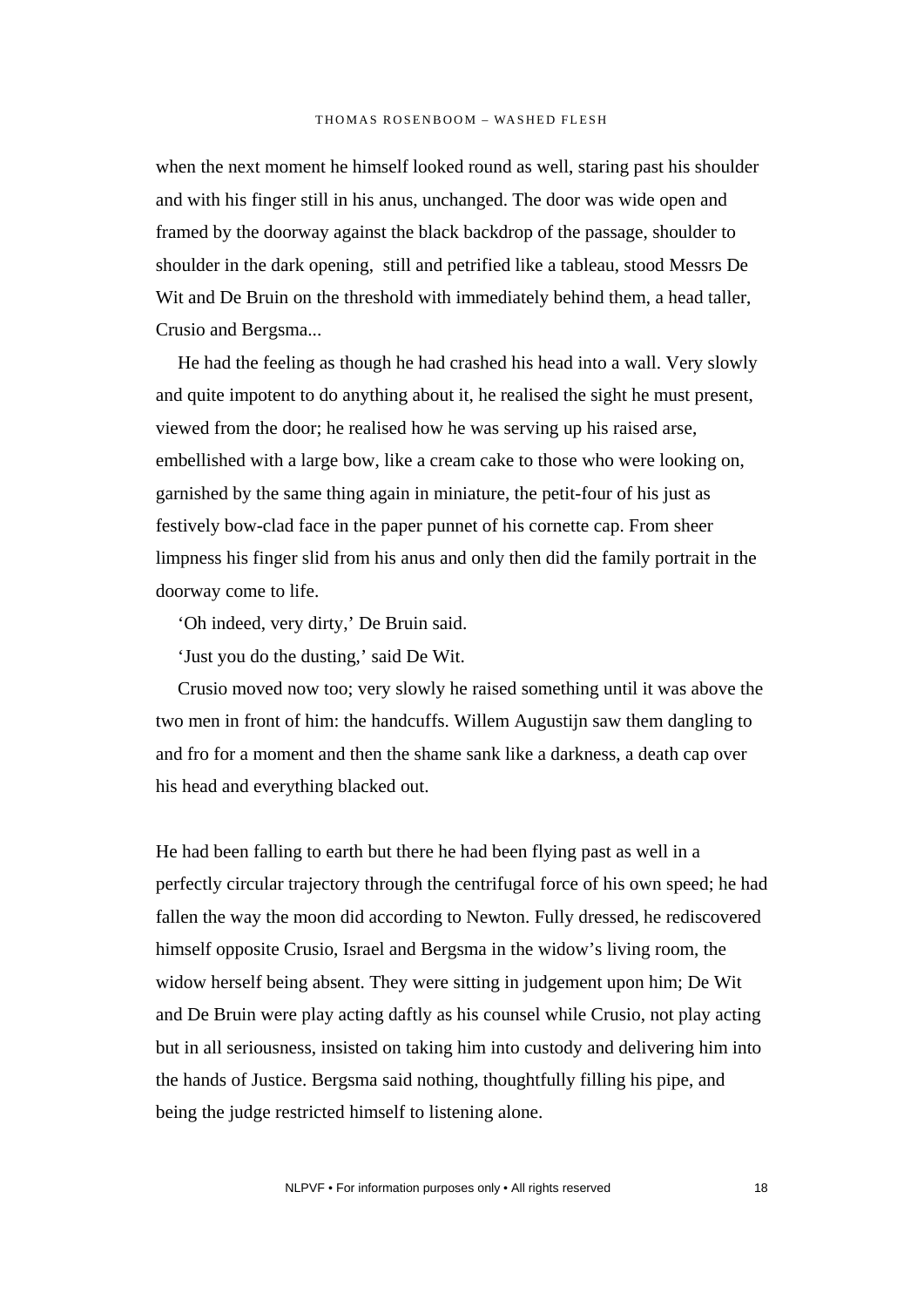Yes, Bergsma was the judge, the shout of joy within him ran -- and less than an hour ago he had thought that he was the judge himself! But even then he had been on trial, even then he had had an anal cleft, an anal orifice and a sex, and Bergsma knew this: he had known the front end of his shame even before his twelfth birthday and now he had also viewed the rear end the way only yesterday he had viewed the Pieter de la Rocque case from both sides -- Bergsma always looked at everything from all sides, Bergsma was a philosopher!

'No charge has even be laid!' cried De Wit.

'The Crown Prosecutor is sure to see to that,' Crusio said. 'The case's one of lechery, a criminal matter. We've seen what we've seen, let the judge decide.'

'What do you mean: we've seen what we've seen?' De Bruin jeered. 'Does rationalism mean nothing at all to you?'

When the lasts strands of fog lifted within him shame engulfed him once more, no longer as darkness but as an unbearably bright, hot light. Reality revolved grinding within his skull. He had been mistaken in everything except the extent to which Bergsma coveted the sugary. How could he have thought that Bergsma would ever ask him for anything? He had only given him the opportunity to offer something already knowing how , should he fail to get it, he would take it today by having him caught as he...in full sight of the all the police and judiciary of the town, sheriff, elders and governor...while he, trouserless... with his finger...in delicto flagrante... And he had been the one thinking that Bergsma no longer had the flair!

He cringed beneath a fresh wave of shame, trembling yet grateful too: so much shame Bergsma bestowed upon him, such more even than yesterday, burning shame, not only searing to the touch but to his soul as well, the thick deposit, that scale of vanity could only be consumed by the hottest, purifying shame -- again it was Bergsma who was helping him find the way to his heart, Bergsma knew...!

Ever more ridiculously Israel pressed for collusion, for absolution of authority, dismissal. Bergsma kept silent; to preserve his impartiality he even avoided looking the others in the face. He was filling his pipe with such attention that it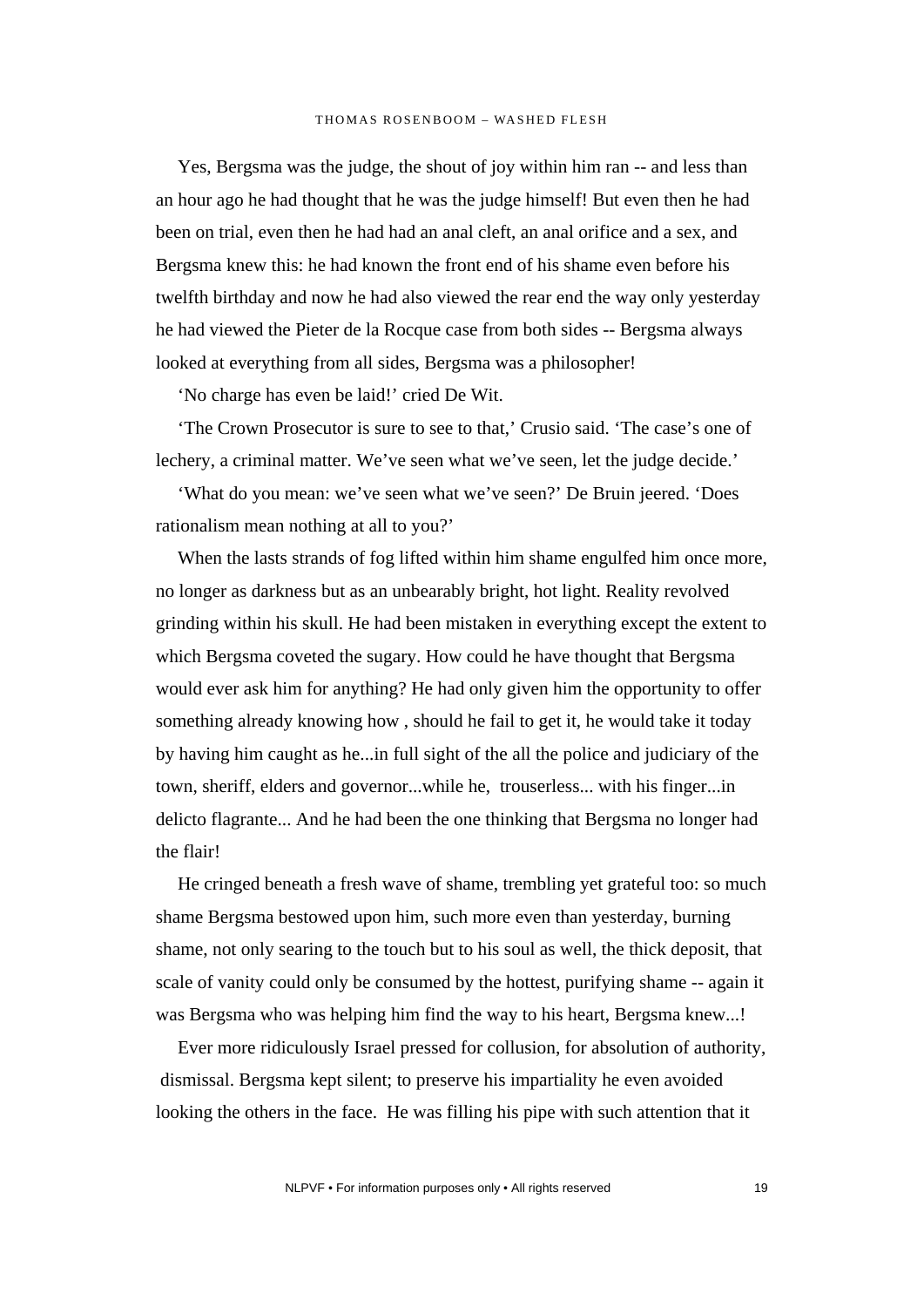drove Willem Augustijn to despair. He wished desperately to give vent to his burgeoning understanding and gratitude even if this was done by means of but a single exchange of glances -- if only Bergsma would look at him for a moment..!

'But after all, it's perfectly scriptural what our friend has done, isn't it?' cried De Wit hilariously. 'Did not the Lord God Himself once show his rearmost parts to mankind?'

'Let's have an end to this,' Crusio said who visibly had had enough of this. 'There isn't a single reason for mercy: the suspect shall have to account for himself before the judge.'

 'But what about the prerogative,' pleaded De Wit as two-faced as the devil's hoofs were cloven. 'Let us exercise clemency based on the prerogative. Perhaps you can't see any reason for this but spare a thought for our friend! He will have to stand trial at the Court of Holland, he will be publicly disowned, he'll lose his bailiwick and his freedom probably too... There is no reason for clemency after  $all!$ 

'Quite so,' Crusio said, now rising from his chair with the handcuff already unclasped. 'The prerogative only allows clemency in the public interest.'

Bergsma had finished with his pipe, reached for the tinderbox on the table and in doing so raised his eyes for a moment. That was the moment Willem Augustijn had been waiting for. To show that he not only accepted fully the shame bestowed upon him and cherished this, but that he sought to stir it up even more fiercely, in order not merely to show this but to do so in practice too, he sniffed his finger, looking Bergsma straight in the eye, after which he let his hand go round in order to allow the others to smell too...

There was uproar. Goaded, Crusio wiped his mouth with the back of his hand and came into action but Willem Augustijn, bent down deeply towards the motionless Bergsma, no longer noticed this. Even when, in the corner of his eye, Crusio descended upon him from aside he continued to look at Bergsma in an exalted state and only at the very last moment, vaguely warding of the shadow,